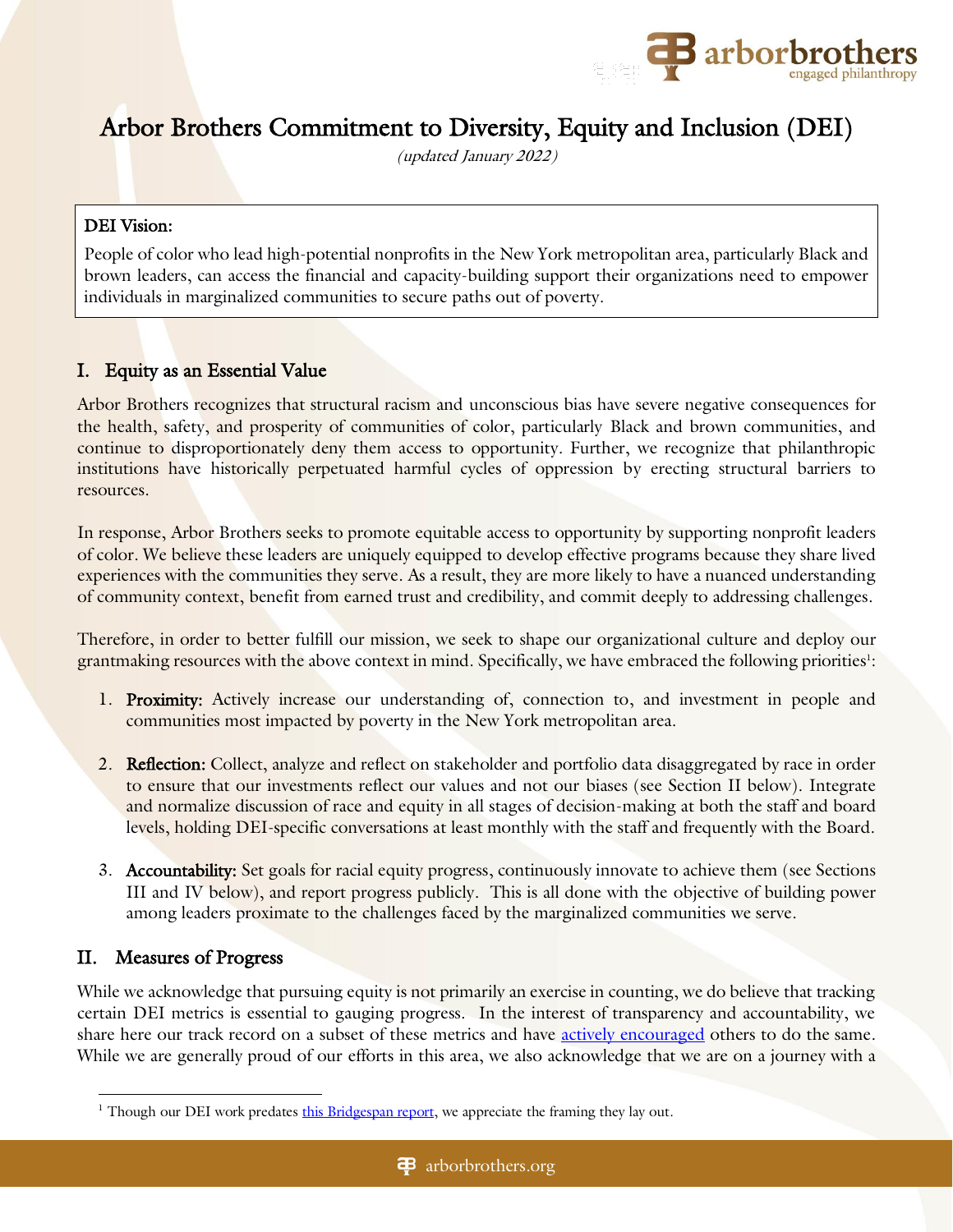long distance still to travel. Additionally—while we make new and renewed efforts on an annual basis to promote equity on all these fronts—we are still in the process of establishing clear benchmarks. We are hopeful that by sharing our data publicly we can inspire other grantmakers to do the same, so that in time we can all have a better idea of where we stand and where we should be headed.

## Key Indicator: In whom are we investing?

We prioritize investments in nonprofits headed by leaders of color<sup>2</sup>  $(BIPOC = Black, Indi$ genous and people of color). To do this, we...

- 1. Conduct our annual grantmaking process with a DEI lens, including…
	- a. Continuously refining our outreach and selection process to increase accessibility and inclusivity.
	- b. Tracking applicant pool demographics by year to measure progress towards equitable inclusion (see chart at right).
- 2. Earmark additional support to early-stage leaders of color through our Leaders of Color Initiative (LOCI).



**B** arborbro

### Key Indicator: How much are we investing in equity?

We seek to provide additional resources to support BIPOC leaders and encourage healthy DEI practices within our grantees wherever practicable, such that our investment in equity is manifested in more than just the complexion of our portfolio's leadership. To do this, we…

- 1. Track actual dollars and capacity-building resources dedicated to BIPOC leaders and equity initiatives overall (see chart at right).
- 2. Invest extra resources in promising BIPOC leaders through our LOCI program, which includes…
	- a. Partnering with 1-3 leaders per year since 2017
	- b. Providing supplemental grant packages typically composed of \$10,000-15,000 and 50-75 hours of consulting support.
- 3. Subsidize up to 50% of costs of internal DEI trainings for current and former grantees.



<sup>&</sup>lt;sup>2</sup> Note on Additional Dimensions of Equity: To tease out more granular conclusions and root out other subtle biases, we track a number of other DEI metrics which are not included here, such as disaggregated data by race and identity markers like gender, community background, educational pathway and organizational affiliations. While we focus our current DEI commitment on racial equity, we acknowledge breaking down barriers between many identity groups is important.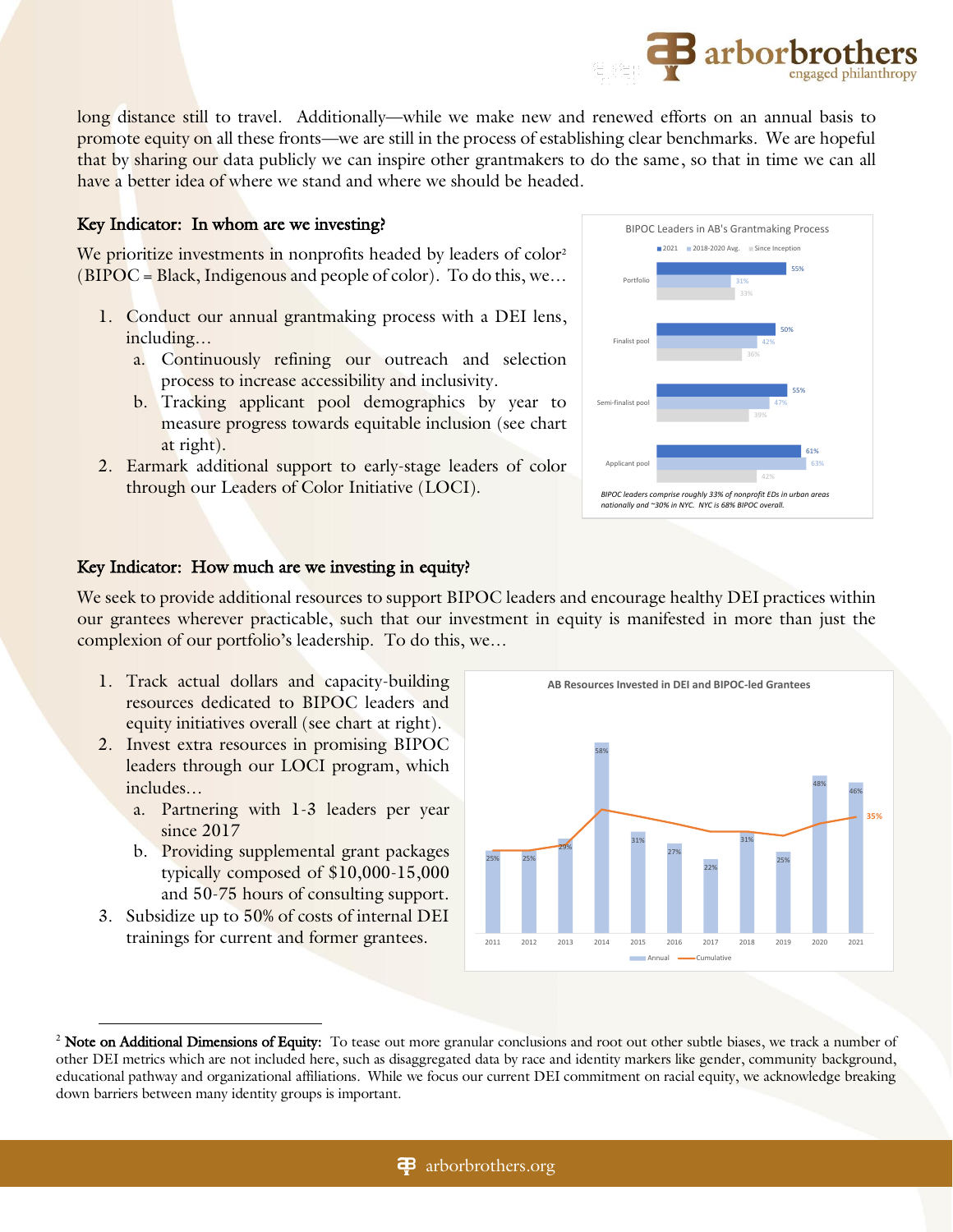

#### Secondary Indicator: How diverse is our staff and our board?

We actively cultivate and recruit a diverse candidate pool for staff and board positions. This entails...

- 1. Tracking candidate pool demographics over time to inform equitable selection practices (see chart below).
- 2. Conducting periodic analysis of our recruitment and hiring processes to identify opportunities to increase accessibility and inclusivity (*we will conduct an internal analysis of hiring processes in 2022*).



## III. Additional Commitments

Each year we incorporate feedback from our grantees, colleagues and board to assess our progress towards a more diverse, equitable, and inclusive organization. We include here reflections on 2021's supplemental efforts as well as some refinements and additions we intend to make in 2022.

**2021 Commitment:** Increase the number of second-stage organizations led by leaders of color in our applicant pool by tapping at least five new recommender networks during our outreach process.

- **Result:** We exceeded our goal, reaching out to more than 10 new recommenders during out 2021 grantmaking process. However, we did not feel that this led to a significant number of new BIPOC leaders participating in our process.
- Refinement in 2022: We will explore reaching out to additional non-institutional and community-based funders to assess whether that approach enables us to find new BIPOC-led organizations that prove competitive in our grantmaking process. We will also reach out to existing recommenders that have consistently provided us with valuable information and inquire about their sources. Finally, we will analyze the recommender list for our LOCI initiative to assess possible insights into the merits of particular sources.

**2021 Commitment:** Commit to serving 3-4 proximate leaders annually through LOCI (vs.  $\sim$ 2 previously).

**Result:** We met our goal, and supported three leaders of color via our LOCI initiative in the 2020-2021 cycle. Due to the success of this initiative, we will continue to engage in this effort in this upcoming year.